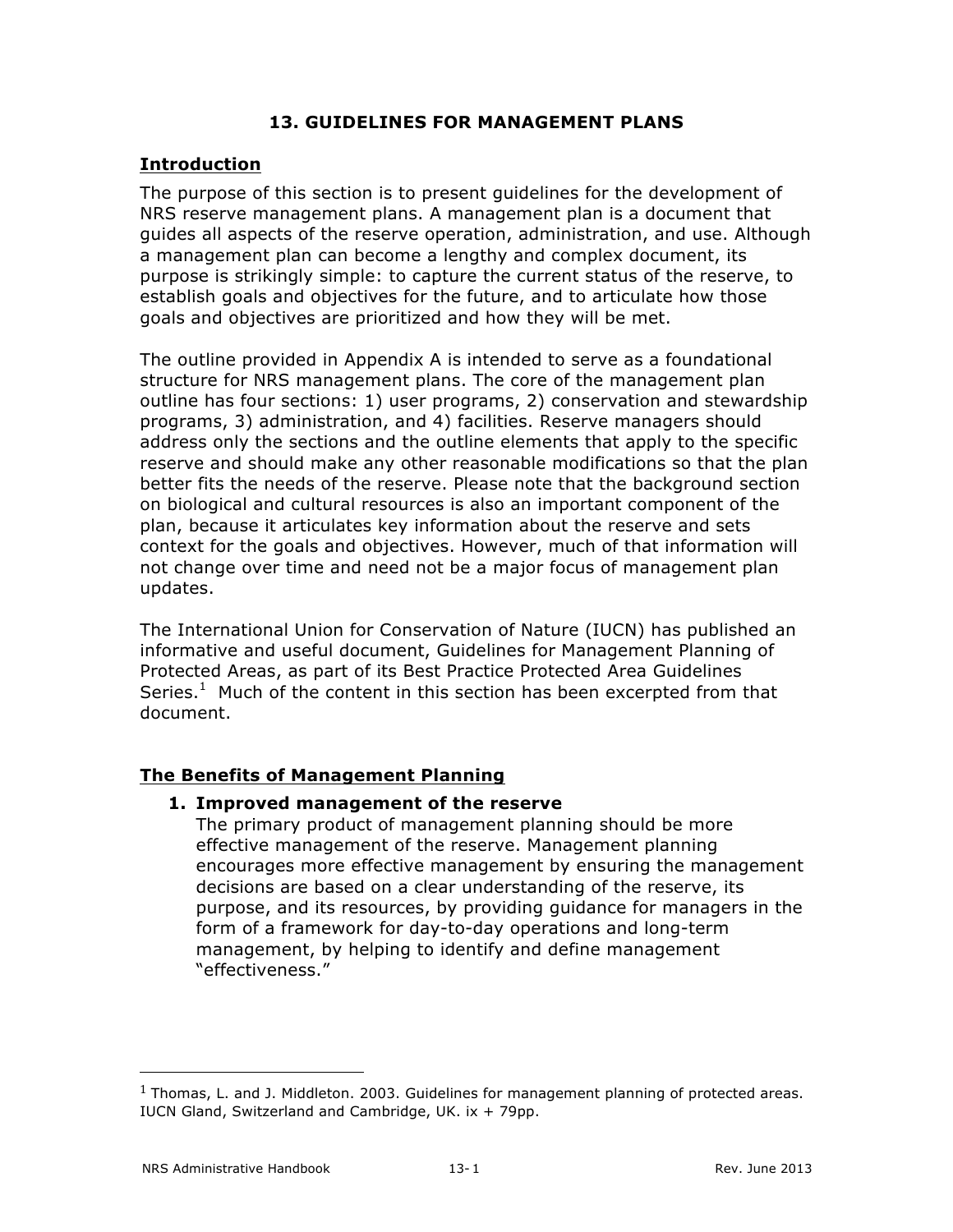### **2. Improved use of financial and staff resources**

Management plans can help make sensible use of resources by identifying, describing, and prioritizing management tasks required to achieve the objectives for the reserve. This list of tasks helps managers allocate staff, funding, and materials required. Management plans also highlight where additional resources are required.

### **3. Increased accountability**

Management planning can provide a mechanism for increased accountability of both the reserve manager and other managing organizations or agencies. The management plan can be used to identify targets to reach and performance standards to attain. The plan can also be used by managers to draw up work plans for staff, assign duties, and monitor and assess performance. A management plan can also act as a sort of public contract between the manager, local communities, and visitors on how the reserve will be managed and protected in the future. Thus the management plan can provide a way by which the public can examine management decisions and monitor delivery against targets.

#### **4. Improved communication**

The management plan provides a means of communication with the public, to explain policies and proposals and to promote and publicize the reserve to a wide range of stakeholders.

## **Qualities of a Good Management Plan**

- 1. Clear and accessible: easy to read, jargon-free and well presented
- 2. Concise and comprehensive: no longer than absolutely necessary, but with enough information to fulfill its functions
- 3. Accurate and objective: without major errors or statements likely to date the document and with the criteria for all judgments clearly explained
- 4. Systematic and logical: with management goals and objectives derived from an assessment of the site and with a clear rationale for all proposals
- 5. Precise and practical: with clear objectives, realistic methods for achieving them, resulting in desired outcomes that can be assessed

#### **Important Elements: Goals, Objectives, and Tasks**

Goals and objectives are key for an effective management plan. Each section of the plan should articulate goals, objectives, and management tasks. In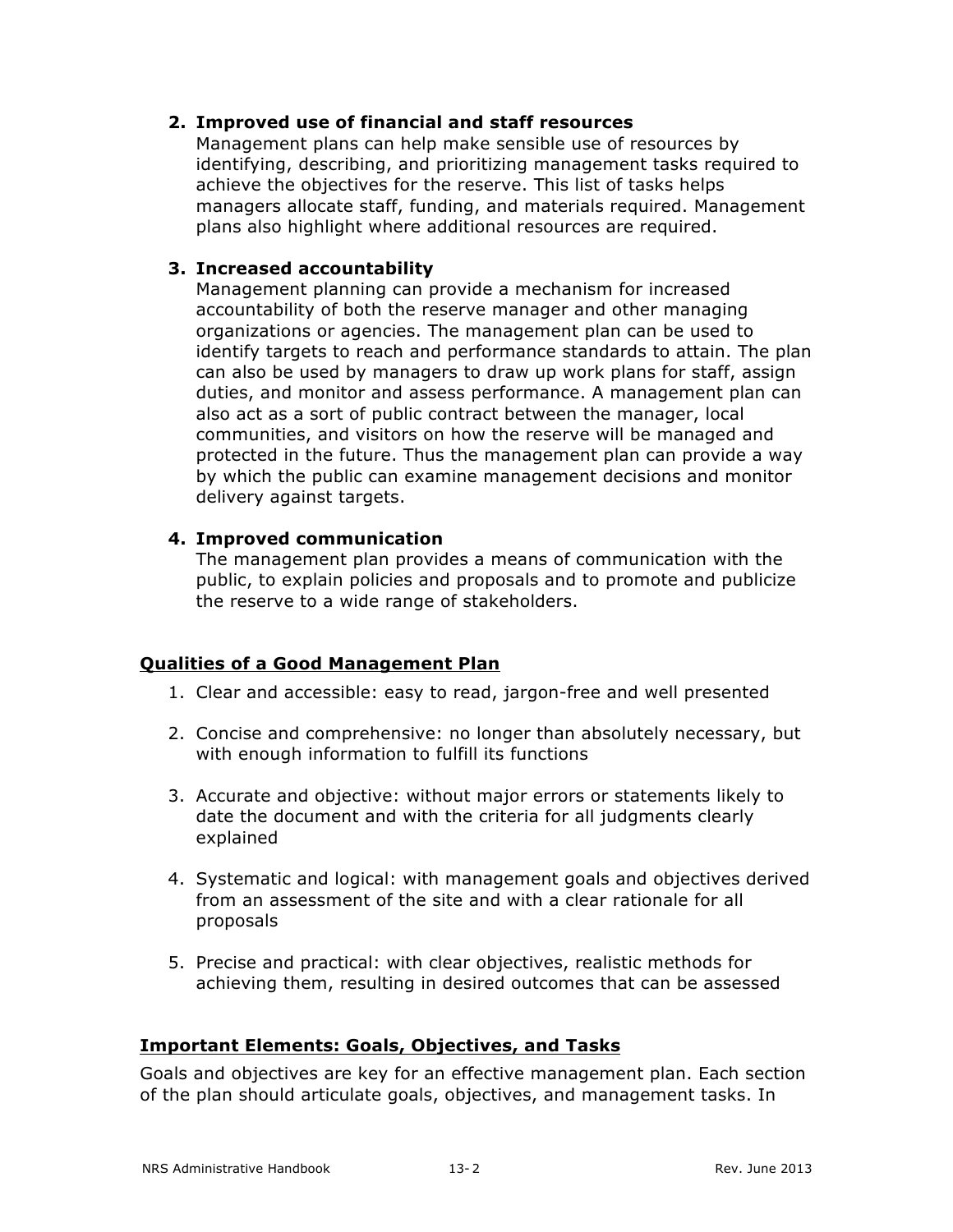addition, prioritization is crucial to implementation and should be expressed clearly in the management plan (see Appendix B).

- 1. **Goals** are broad, concise visionary statements that set overall direction for monitoring and management.
- 2. **Objectives** derive from a goal, and are concrete and measurable to allow evaluation of progress toward meeting goals. An objective is a concise statement of what we want to achieve, how much we want to achieve, when and where we want to achieve it, and who is responsible for the work. Often multiple objectives are needed to meet a single goal.
- 3. **Tasks** are the specific management actions that are set to meet the specific objectives. Often multiple tasks are needed to meet a specific objective.

**Objectives** should be **SMART**: Specific, Measurable, Achievable, Resultsoriented, and  $T$ ime-fixed.<sup>2</sup></u>

**Specific:** Avoid ambiguity by wording objectives clearly. A clearly worded objective is easy to understand and the meaning is difficult to misinterpret. Specificity results by including WHO will do the action, WHAT they will do, WHEN and WHERE they will do it, and WHY they will do it.

**Measurable**: Objectives should contain a measurable element that you can readily monitor to determine success or failure. Otherwise, you cannot tell if the strategies employed are appropriate, when an objective is met, or if it should be modified.

**Achievable**: Objectives, no matter how measurable or clearly written, must be achievable. If you cannot resolve constraints on achieving an objective, then you must discard or rewrite it.

**Results-oriented:** Objectives should specify an end result.

**Time-fixed:** Objectives should indicate the time period during which you will achieve them, so as not to be open-ended.

 <sup>2</sup> Adamcik, R.S., E.S. Bellantoni, D.H. DeLong, Jr., J.H. Schomaker, D.B. Hamilton, M.K. Laubhan, and R.L. Schroeder. 2004. Writing Refuge Management Goals and Objectives: A Handbook. US Fish and Wildlife Service, National Wildlife Refuge System. Washington, D.C.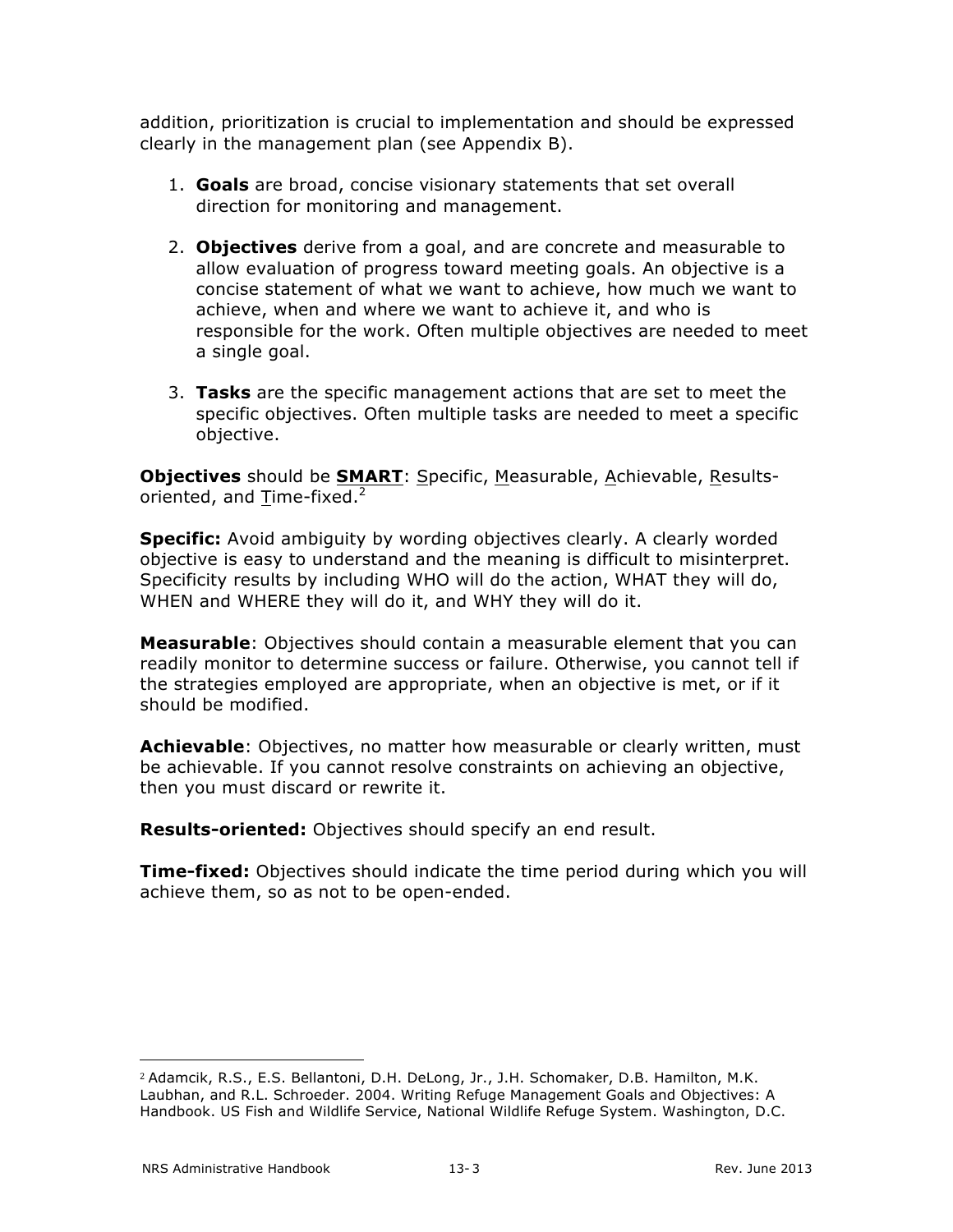**Example** of a goal, objectives, and tasks.

**Goal 1:** Ensure the survival of San Diego thorn-mint (SDTM) within the reserve.

**Objective 1-1:** Determine the SDTM spatial distribution by monitoring annually for 5 years.

**Task 1-1.1:** Use designated plots and GPS protocols to determine spatial distribution.

**Task 1-1.2:** Conduct habitat assessments using methods such as quantitative cover and qualitative assessment (trails/ disturbance)

**Objective 1-2:** Rank and identify threats to the specific SDTM occurrence at least annually or more frequently as appropriate for specific occurrence and threat.

**Task 1-2.1:** Coordinate data collection with neighboring protected lands to allow comparison, create a clearer regional perspective, and improve reserve-level management, including threats that might exist outside of occurrences.

# **Management Planning as a Continuous Process**

Management plans are living documents that require continual evaluation of the current knowledge and best-available science. Each reserve's management plan **should be updated at least every 10 years.**

Management planning is a continuous process—a cycle with four main steps:

- 1. Preparation of Management Plan
- 2. Implementation of the plan
- 3. Monitoring and evaluation
- 4. Review and update Management Plan